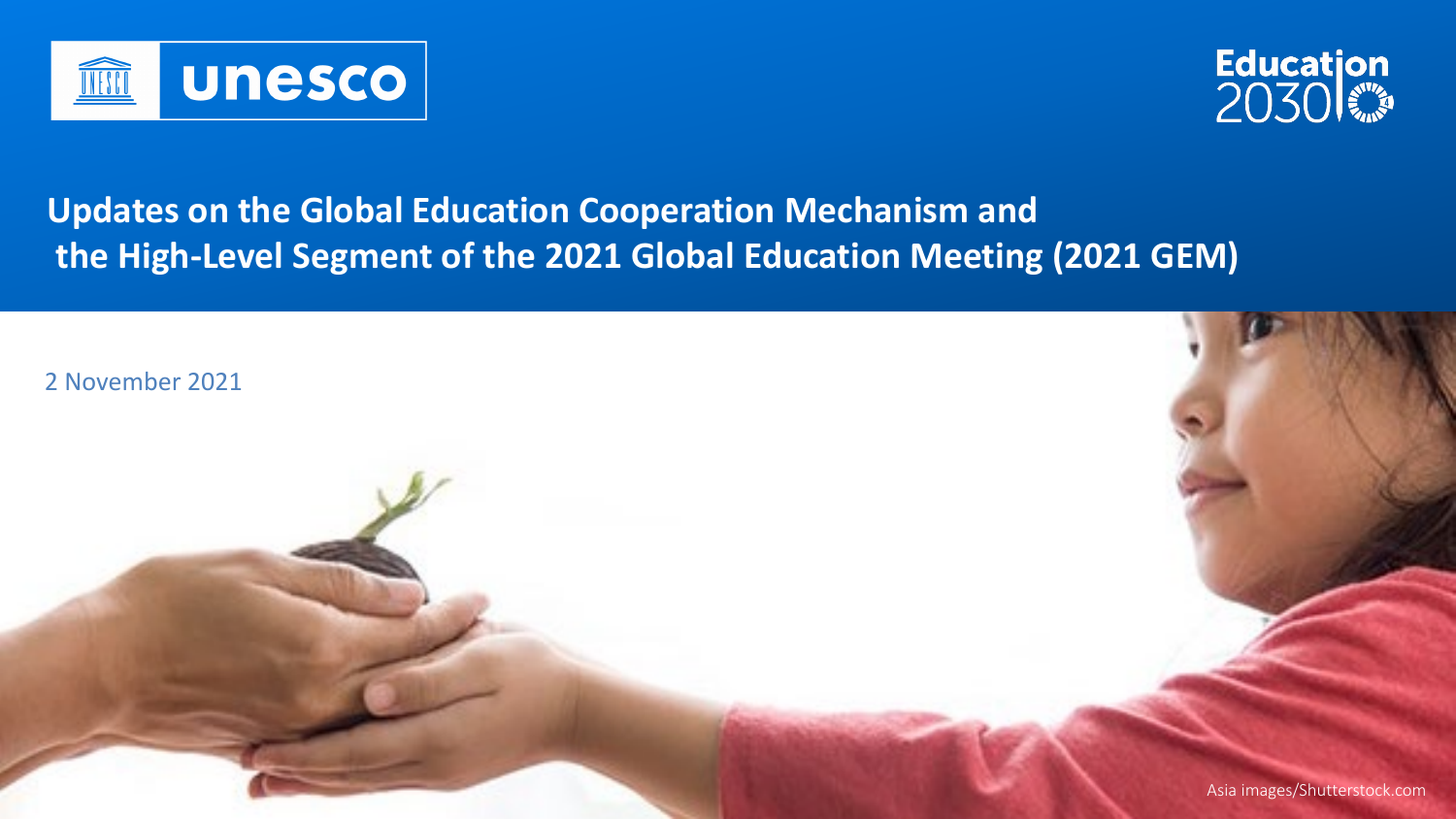# Road to build back resilient and inclusive education systems and societies

#### **August 2020**

**UNSG Policy Brief** - *Education during COVID-19 and beyond*

**Save our Future** global campaign launched

#### **March 2020**

**Global Education Coalition** launched

#### **September 2020**

**Global Education Forum** – Save the Future's White Paper presented

- an improved Global Education Cooperation Mechanism
- The strengthened SDG-Education 2030 Steering Committee

**Consultation on the 2020 GEM outcome document**

#### **October 2020**

 $Q$ VID-19 declared pandemic

> **Extraordinary Session of the Global Education Meeting (2020 GEM) – 2020 GEM Declaration**



#### **January – June 2021**

Working group's elaboration of a proposal for:

#### **July 2021**

**2021 GEM Ministerial Segment** – approved the WG's proposal

#### **Global Education Summit**

– GPE replenishment



#### **November 2021**

#### **2021 GEM High-Level Segment**

- Inauguration of **SDG4- Education 2030 High-Level Steering Committee**
- **Paris Declaration**  A Global Call for Investing in the Futures of Education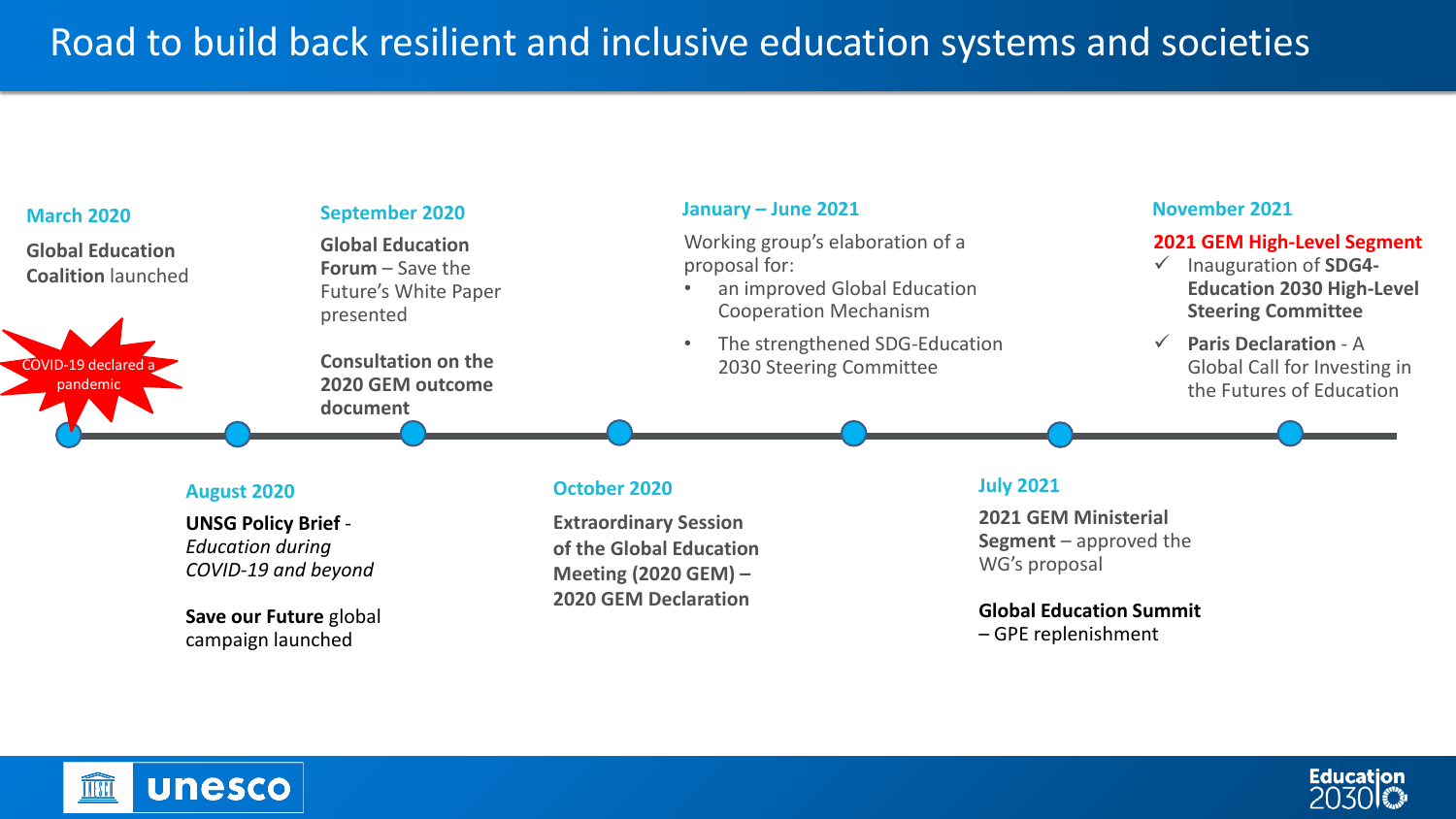## Inclusive consultation process

• Mandated by 2020 GEM

**UNESCO** 

- Multi-stakeholder Working Group, co-chaired by UNESCO and Norway, developed a proposal to improve the global education cooperation mechanism (GCM)
- Consultations in all regions and among key constituencies
- Proposal adopted at the 2021 GEM Ministerial Segment in July 2021, in the presence of over 85 Ministers and representatives of the global education community



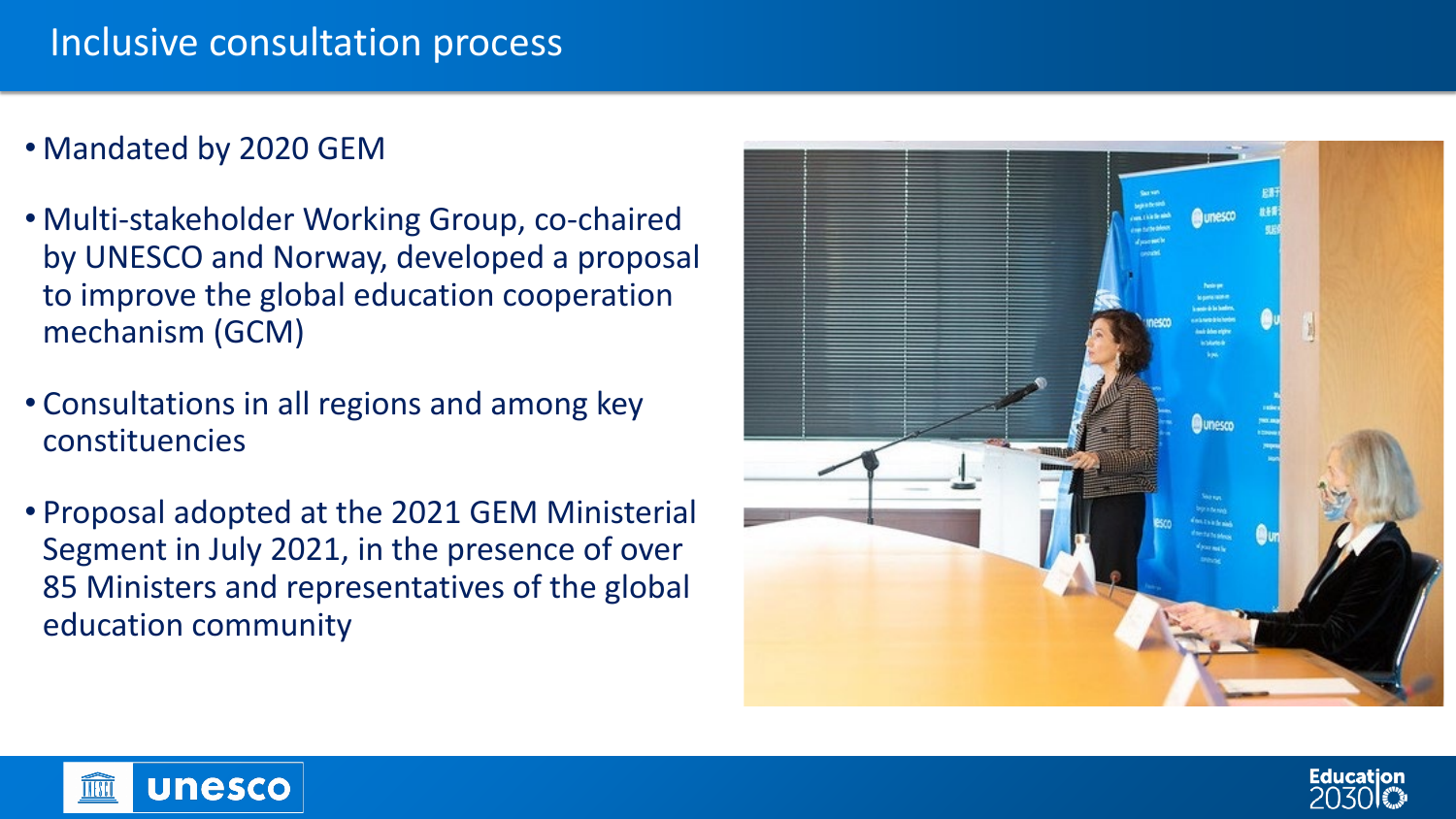# Global Education Cooperation Mechanism (GCM) - Purpose

## **Dual purpose**

- Create a strong overall enabling environment for faster country-level progress towards SDG 4
- Enable time-bound acceleration initiatives, as developed by coalitions of countries and international partners

## **Three functions**

- Promote evidence-based policy formulation and implementation Priority setting
- Monitor progress and improve the availability and use of SDG 4-related data
- Drive financing mobilization and improve alignment

## The reformed **SDG 4–Education 2030 High-Level Steering Committee (HLSC)** as the lynchpin of the GCM





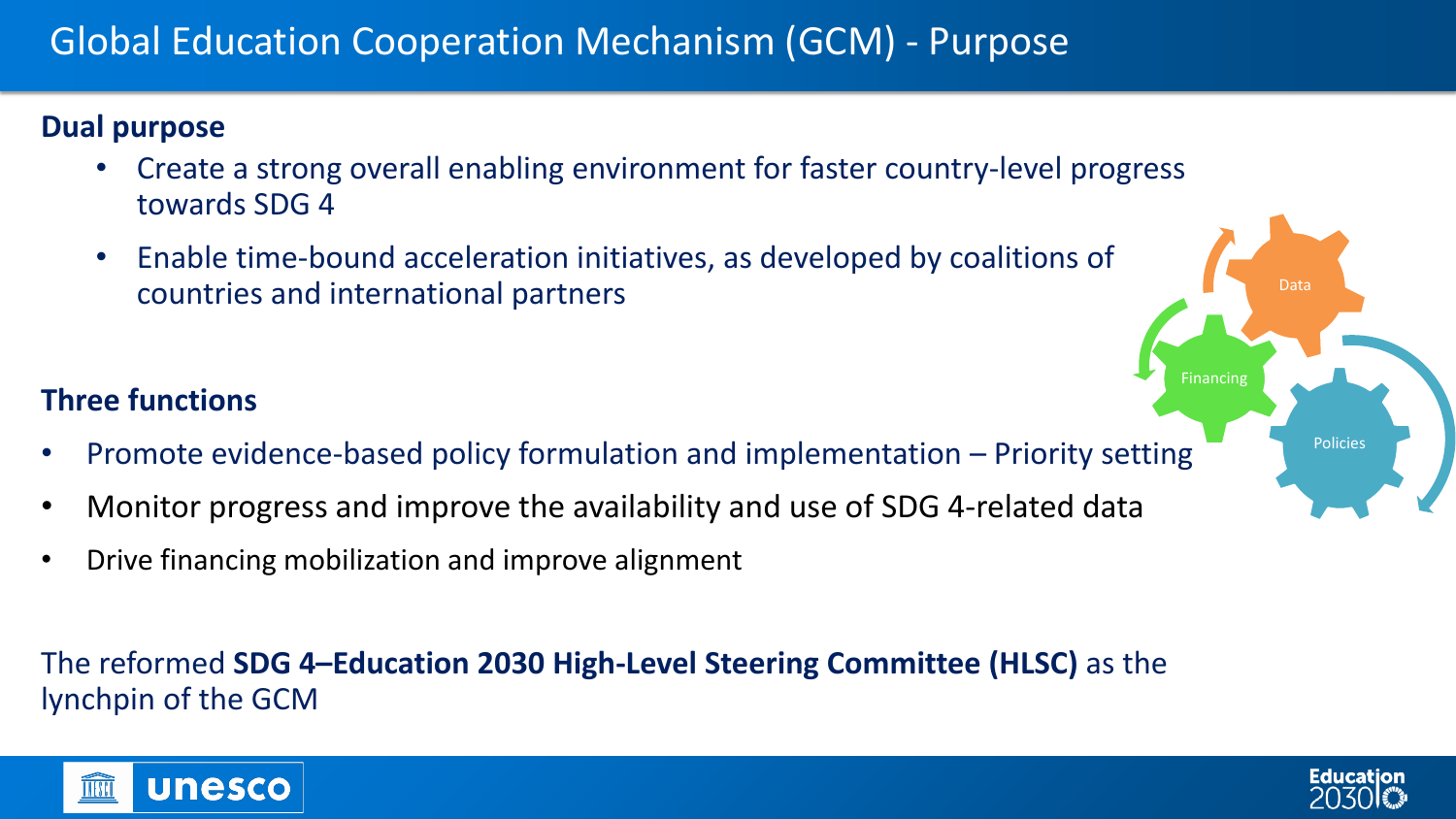## **Membership of the SDG 4-Education 2030 High-Level Steering Committee**

Collective Consultation of CCNGO on Education 2030



Global Education Forum

## Multilateral Education Platform

Standing invitations to attend HLSC meetings:

- UN Special Envoy for Global Education
- UN Secretary General's Envoy on Youth

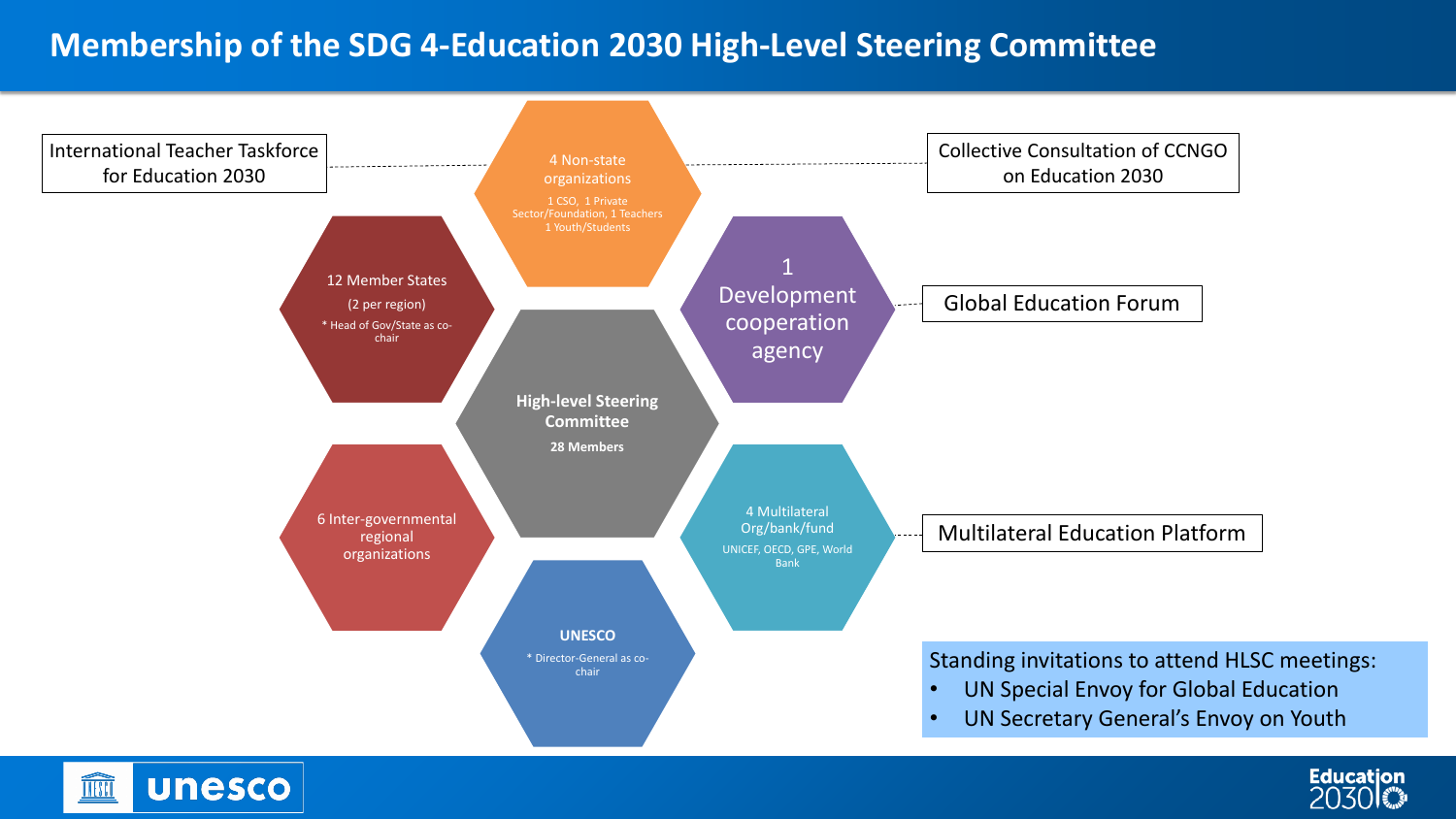## Global Education Cooperation Mechanism

## Overview of work pillars, 2021-2022

Session 1 GCM advanced proposal / national benchmarks

Session 2 Assessing the impact of the COVID19 on SDG 4 and monitoring of 2020 GEM commitments

**Session 3 Education Financing** 

Session 1 GCM advanced proposal

Session 1 GCM advanced proposal

| Work pillars                            | Sub-pillars                              | Key activities                                                           |
|-----------------------------------------|------------------------------------------|--------------------------------------------------------------------------|
| <b>High-Level Steering</b><br>Committee | Leadership $+$ Sherpa                    | Nominations<br>Operating arrangements                                    |
|                                         | Inter-agency Secretariat                 | HR and operating strategy<br>Outreach and headhunting                    |
| <b>Functional areas</b>                 | <b>FA1 Evidence/Policy</b>               | <b>Consolidate existing evidence</b><br><b>Advise HLSC on priorities</b> |
|                                         | <b>FA2 Data/monitoring</b>               | <b>Global Data Observatory</b><br><b>SDG 4 Benchmarks</b>                |
|                                         | <b>FA3 Financing</b>                     | Advocate for increased<br>volume, equity and efficiency                  |
| <b>GCM</b><br>Platforms                 | <b>GEF</b><br><b>MEP</b><br><b>CCNGO</b> | <b>Review functions and</b><br>membership                                |
|                                         | <b>SDG4Youth</b>                         | <b>Establish platform</b>                                                |
| Accountability<br>mechanism             | <b>Global</b><br><b>Regional</b>         | <b>Accountabilities Framework</b><br>and Monitoring                      |

## Global Education Meeting

Session 1 GCM advanced proposal

Session 1 GCM advanced proposal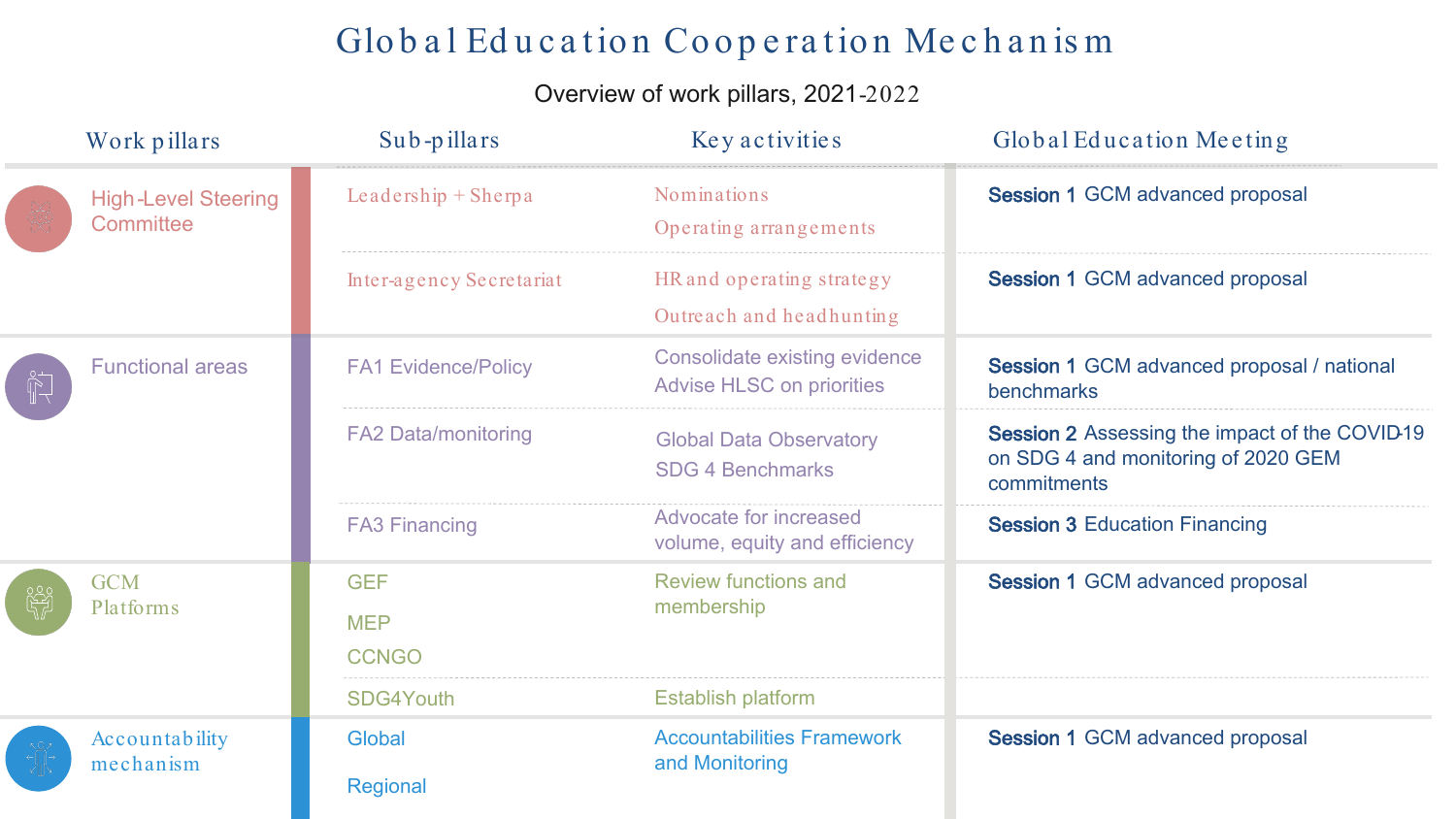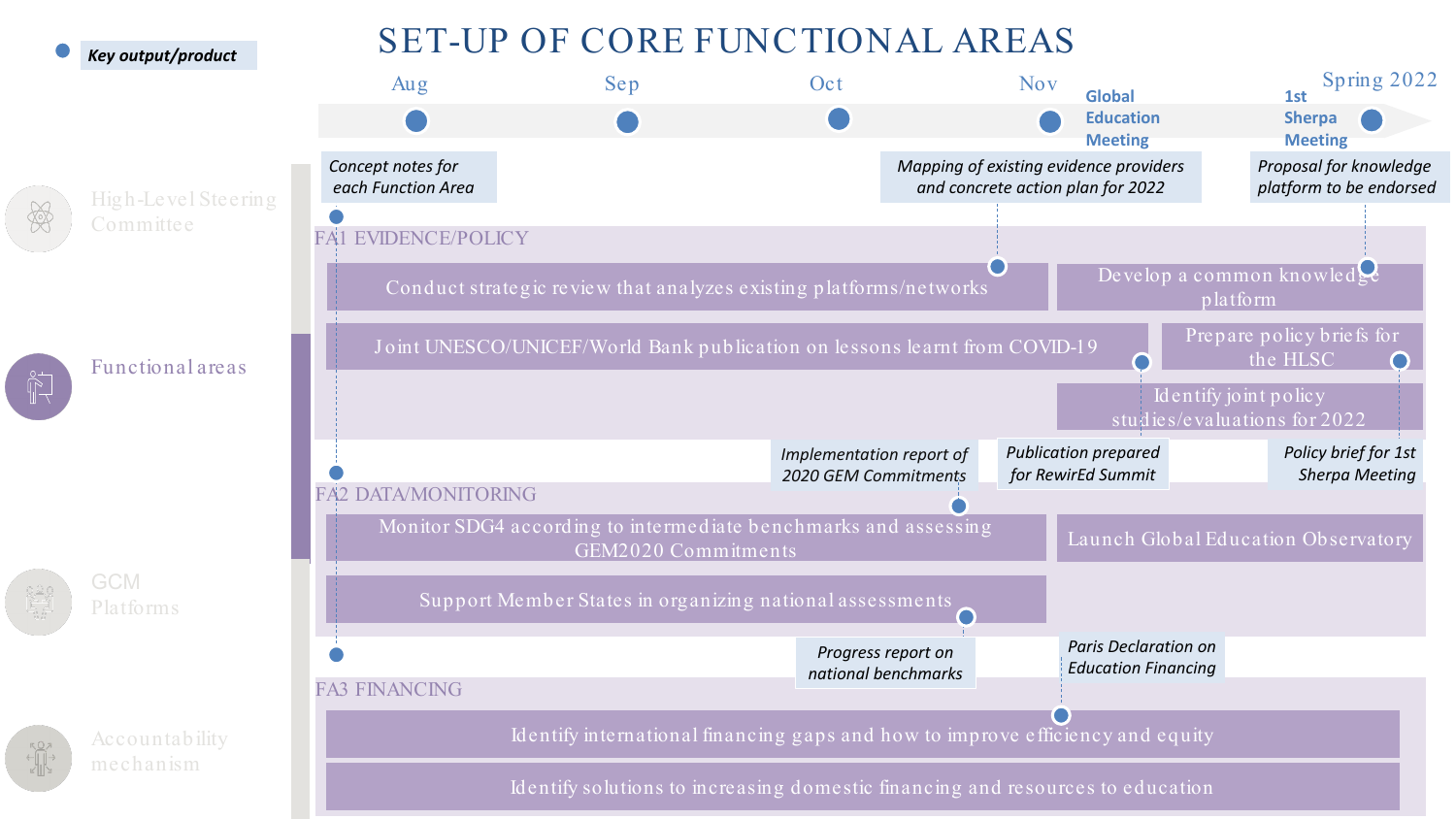## 2021 Global Education Meeting – High-Level Segment (10 November 2021, 14:30-18:00)

## *Invest in Education: A global mobilization for COVID-19 recovery and the futures of education*

- Co-hosted with France at the margins of the 41st Session of the UNESCO General Conference
- Immediately after the launch of the Futures of Education report
- The official inauguration of the SDG4-Education 2030 High-Level Steering Committee (HLSC)

- Presentation and adoption of the Paris Declaration
- Statements by Heads of State / Government

#### **UNESCO** THESCO



## *Sessions on:*

- Global Education Cooperation Mechanism
- Assessing the impact of the COVID-19 on SDG 4 and monitoring the 2020 GEM commitments
- Education Financing Roundtable (collaboration among UNESCO, OECD and France)

## *Leaders' Dialogue on Investing in Education:*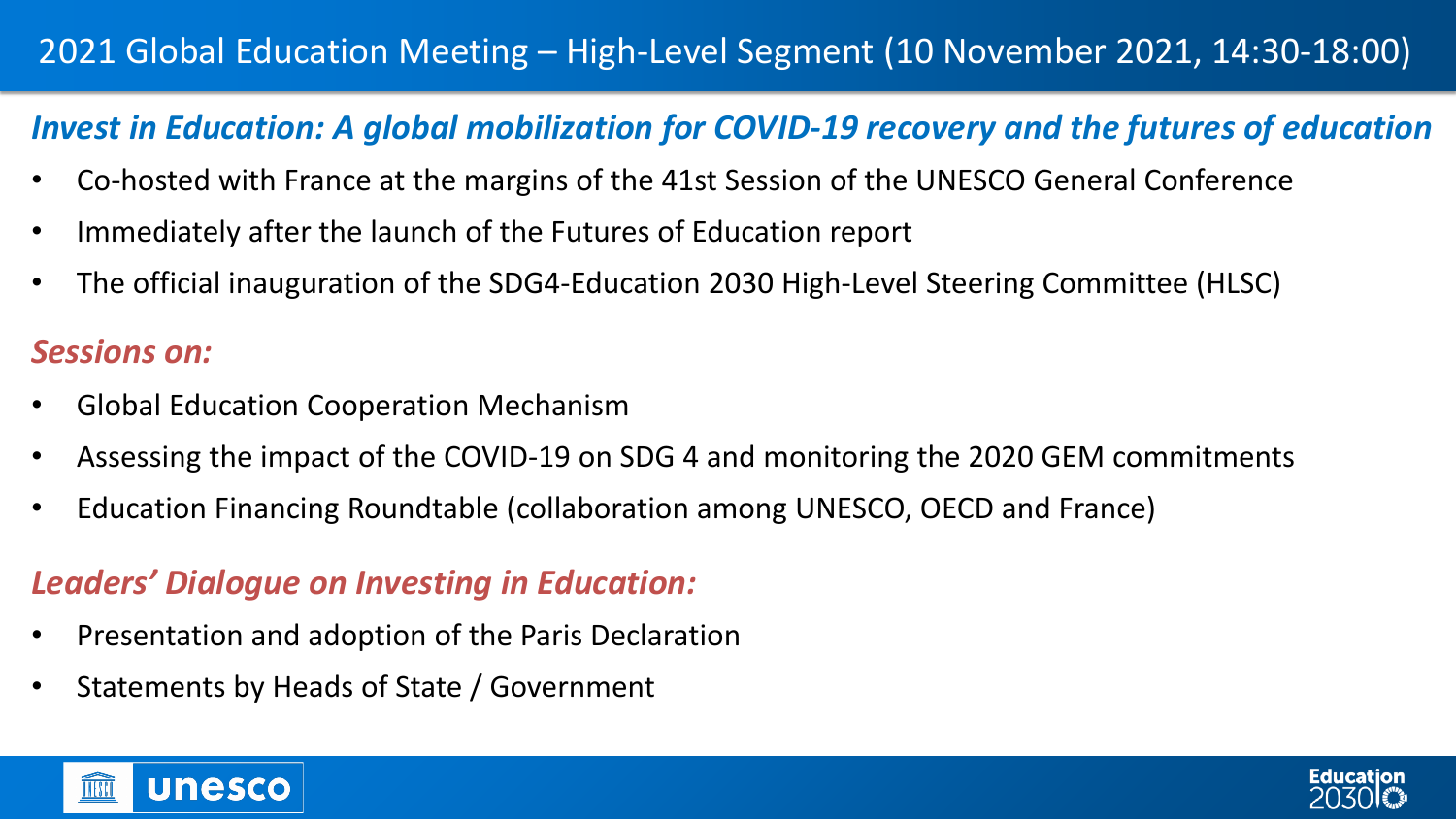## 2021 Global Education Meeting – Outcome document

## *Paris Declaration: A Global Call for Investing in the Futures of Education*

## *Key messages:*

- Urgency to tackle the educational crises and inequalities exacerbated by the COVID-19 pandemic
- Equity, quality and efficiency are not competing goals in education
- Multilateral cooperation and multi-stakeholder engagement in advocating education
- Prioritize, protect and increase domestic finance for education
- Fulfill the 2015 Incheon World Education Forum and 2020 GEM education finance commitments
- Raise more revenues to increase education budgets through improved tax system, innovative financing measures and public-private cooperation
- Invest in key policy priorities for recovery and accelerated progress towards SDG 4

#### **Unesco** THESSI

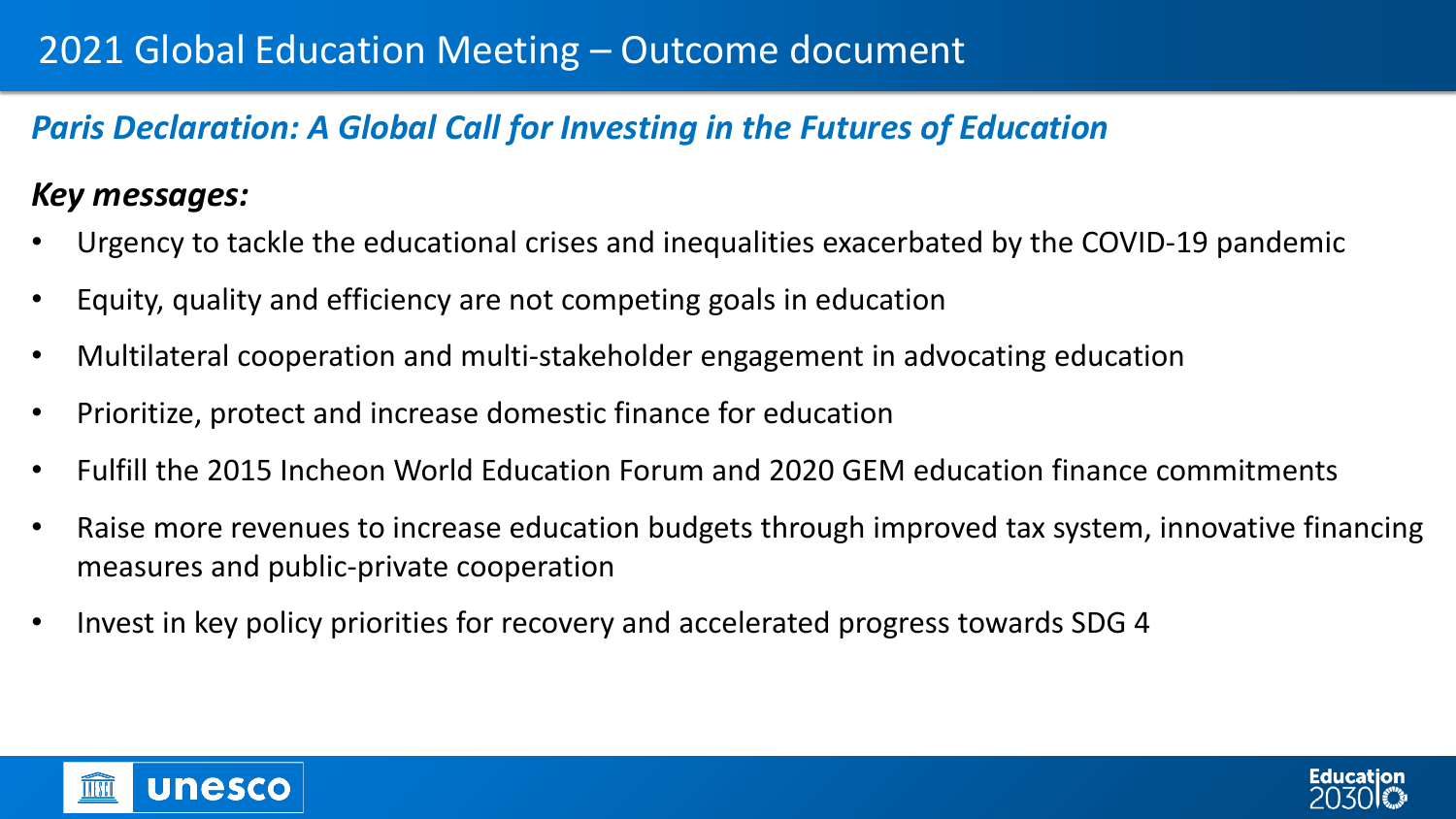## 2021 Global Education Meeting – Outcome document

*Paris Declaration: A Global Call for Investing in the Futures of Education*

"12. We call on leaders of all Governments and Partners to express support for this Paris Declaration and commit ourselves to invest in education for the future of humanity and the planet."



|                  | Letter of support for the 2021 Global Education Meeting Paris Declaration:<br>A Global Call for Investing in the Futures of Education          |
|------------------|------------------------------------------------------------------------------------------------------------------------------------------------|
| Date             |                                                                                                                                                |
|                  | Paris Declaration. With this support, we express our strong commitment to investing in education for<br>the future of humanity and the planet. |
|                  | <b>Yours sincerely,</b>                                                                                                                        |
| <b>Signature</b> |                                                                                                                                                |
| <b>Name</b>      |                                                                                                                                                |
| <b>Title</b>     |                                                                                                                                                |
|                  | Country/organization                                                                                                                           |
|                  |                                                                                                                                                |
|                  |                                                                                                                                                |
|                  |                                                                                                                                                |
|                  | Please email this letter filled out to GlobalMeeting@unesco.org - Thank you!                                                                   |
|                  |                                                                                                                                                |
|                  |                                                                                                                                                |